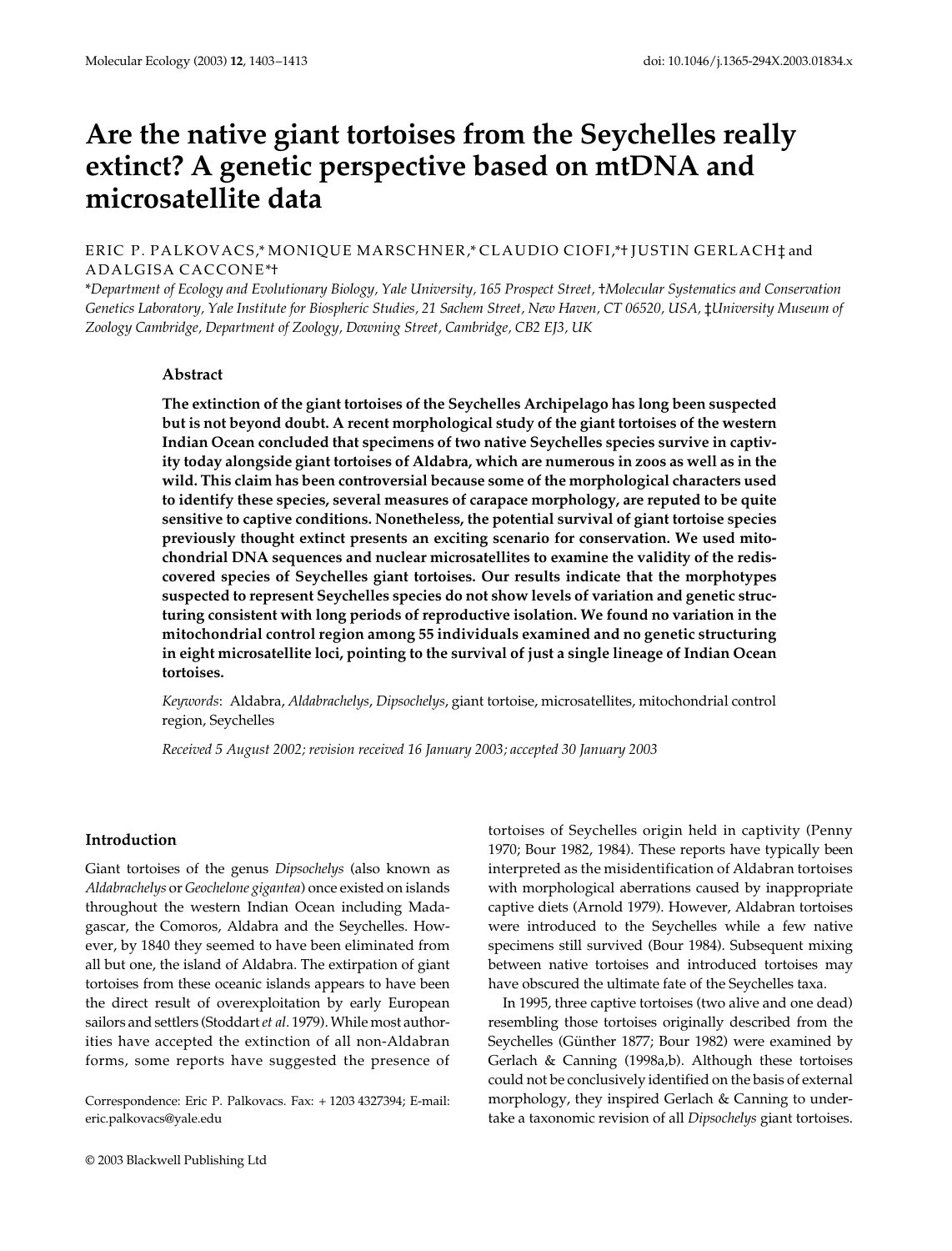

**Fig. 1** Map of Indian Ocean islands where giant tortoises have existed, with carapace morphologies of *Dipsochelys* species depicted. Aldabra is the only island currently populated by native wild tortoises. *Dipsochelys daudinii* is hypothesized to be from the Seychelles, but this origin is uncertain. *Cylindraspis* is an extinct genus containing five species endemic to the Mascarene Islands of Réunion, Mauritius and Rodrigues.

Gerlach & Canning (1998a) examined 84 skeletal and shell specimens of *Dipsochelys* and postulated six distinct species using primarily osteological and morphological characters: *D. dussumieri* from Aldabra, *D. hololissa* and *D. arnoldi* from the Seychelles, *D. daudinii* of ambiguous origin but possibly from the Seychelles, and *D. abrupta* and *D. grandidieri* from Madagascar (Fig. 1). As a result of incomplete remains, the tortoises of the Comoros have not been classified but have been suggested to be part of the *Dipsochelys* group (Bour 1994). Morphological examination of live specimens (Gerlach & Canning 1998a) and a preliminary genetic analysis based on randomly amplified polymorphic DNA (RAPDs) (L. Noble, reported in Gerlach & Canning 1998b) prompted Gerlach & Canning (1998a,b) to suggest that, in fact, two of the Seychelles species, *D. hololissa* and *D. arnoldi*, are not extinct forms, but are alive in captivity today. On the basis of morphological differences, a captive breeding programme was initiated.

To address the survival of Seychelles tortoises, we examined the genetic distinctness of the surviving morphotypes reported by Gerlach & Canning (1998a,b). Using sequence data from the mitochondrial 12S and 16S ribosomal RNA (rRNA) and cytochrome *b* (cyt *b*) genes, Palkovacs *et al*. (2002) found no variability within or among captive tortoises morphologically assigned to one of the three species described by Gerlach & Canning (1998a). Arnold *et al*. (2003) analysed cyt *b* sequences from modern and museum skin *Dipsochelys* specimens and also found extremely low variability. In this study, we increased the sample size, including samples taken from wild tortoises from Aldabra, and examined the more rapidly evolving control region of the mitochondrial DNA (mtDNA) as well as eight nuclear microsatellite loci.

# **Materials and methods**

#### *Species assignments*

Thirty-two captive tortoises were examined and assigned to one of three species, *Dipsochelys arnoldi*, *D. dussumieri*, or *D. hololissa,* based on carapace morphology as described by Gerlach & Canning (1998a) (Table 1). In short, *D. arnoldi* has an elongate, saddle-backed shell, *D. dussumieri* possesses an evenly domed carapace, and *D. hololissa* has a domed yet broad and dorsally flattened carapace (see carapace morphology in Fig. 1). Ten wild tortoises from Aldabra were classified as *D. dussumieri*. Thirteen individuals were not examined morphologically and, thus, were not assigned to a taxon.

#### *Genetic analysis*

We analysed a total of 55 blood samples, including 25 *D. dussumieri*, 10 *D. hololissa*, seven *D. arnoldi* and 13 (morphologically) unexamined, thus unidentified, individuals. Total genomic DNA was isolated from blood samples using the Easy DNA kit (Invitrogen). Primers for polymerase chain reaction (PCR) amplification of mtDNA sequences including the control region were initially designed from the transfer RNA (tRNA) threonine and phenylalanine genes of the Painted turtle (*Chrysemys picta*) mitochondrial genome (Mindell *et al*. 1999). The use of primer Thr-L15569 (5′-CATTGGTCTTGTAAACCAAAGACTG-3′) in combination with primer Phe-H26 (5′-TACCCATCT-TGGCAACTTCAGTGCC-3′) allowed the amplification of a mtDNA fragment, which includes the complete sequence of the tRNA proline gene and the control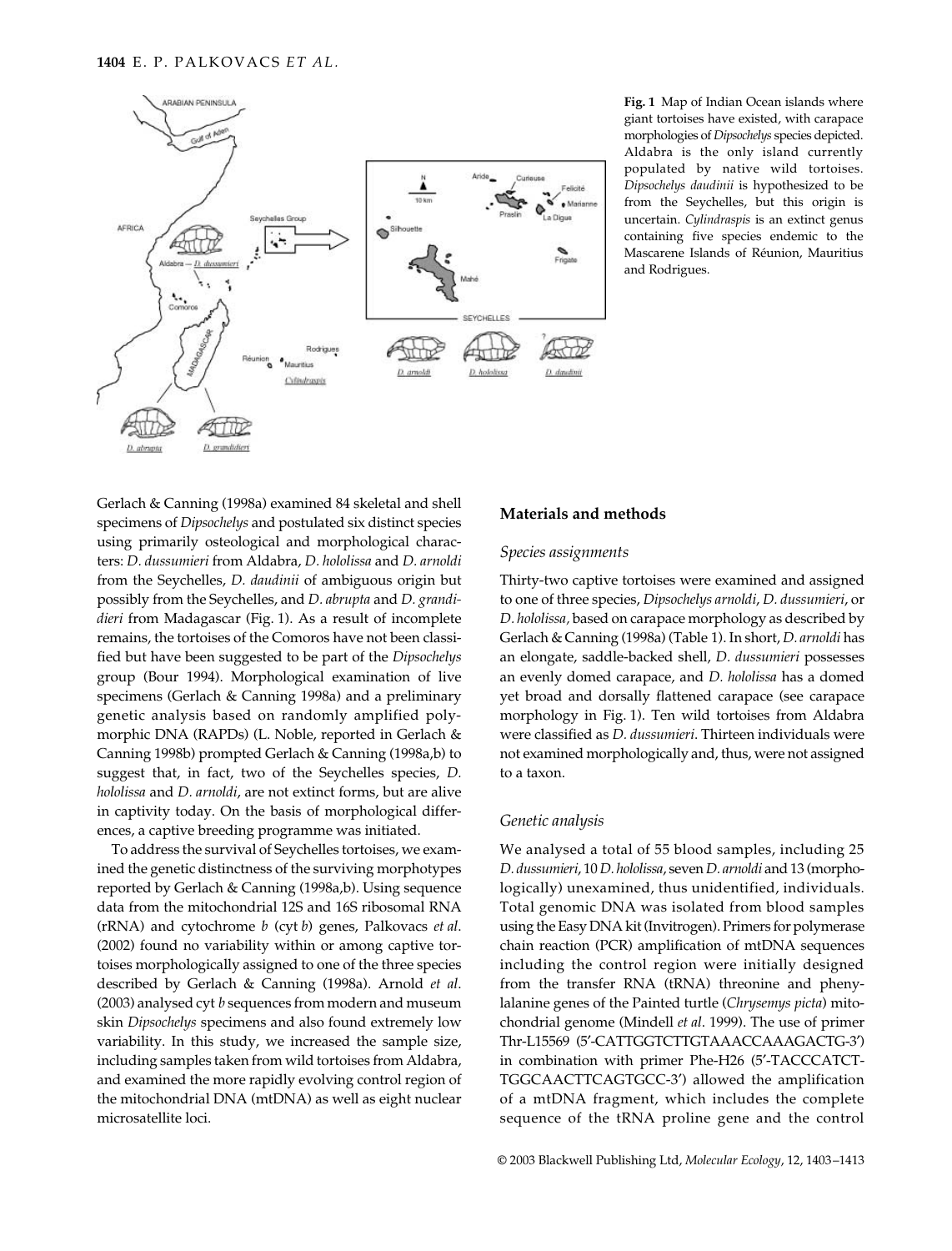|                 |                   |                                    | Morphological      |                                   |  |  |
|-----------------|-------------------|------------------------------------|--------------------|-----------------------------------|--|--|
| Local ID        | ISIS*             | Specimen origin                    | species assignment | Genotypic assignment              |  |  |
| Stan            |                   | NPTS Silhouette, Seychelles        | D. arnoldi         | D. dussumieri, hololissa          |  |  |
| Clio            |                   | NPTS Silhouette, Seychelles        | D. arnoldi         | D. dussumieri, hololissa          |  |  |
| Hector          |                   | NPTS Silhouette, Seychelles        | D. arnoldi         | D. arnoldi, hololissa, dussumieri |  |  |
| Betty           |                   | NPTS Silhouette, Seychelles        | D. arnoldi         | D. arnoldi, hololissa             |  |  |
| Adrian          |                   | NPTS Silhouette, Seychelles        | D. arnoldi         | D. hololissa, arnoldi, dussumieri |  |  |
| <b>CR82</b>     | T <sub>1075</sub> | Sedgwick County Zoo, Kansas, USA   | D. arnoldi         | D. dussumieri, hololissa, arnoldi |  |  |
| 6137            | T1162             | Sedgwick County Zoo, Kansas, USA   | D. arnoldi         | D. dussumieri                     |  |  |
| H00086          | T1109             | Miami Metrozoo, Florida, USA       | D. dussumieri      | D. hololissa, dussumieri, arnoldi |  |  |
| H00086          | T1110             | Miami Metrozoo, Florida, USA       | D. dussumieri      | D. dussumieri, hololissa, arnoldi |  |  |
| P1              |                   | Wild, Aldabra                      | D. dussumieri      | D. hololissa, arnoldi, dussumieri |  |  |
| P <sub>2</sub>  |                   | Wild, Aldabra                      | D. dussumieri      | D. dussumieri                     |  |  |
| P3              |                   | Wild, Aldabra                      | D. dussumieri      | D. dussumieri, hololissa, arnoldi |  |  |
| P4              |                   | Wild, Aldabra                      | D. dussumieri      | D. dussumieri, hololissa          |  |  |
| GT1             |                   | Wild, Aldabra                      | D. dussumieri      | D. dussumieri, arnoldi, hololissa |  |  |
| GT <sub>2</sub> |                   | Wild, Aldabra                      | D. dussumieri      | D. dussumieri                     |  |  |
| GT3             |                   | Wild, Aldabra                      | D. dussumieri      | D. arnoldi, dussumieri, hololissa |  |  |
| GT4             |                   | Wild, Aldabra                      | D. dussumieri      | D. dussumieri, arnoldi, hololissa |  |  |
| GT <sub>5</sub> |                   | Wild, Aldabra                      | D. dussumieri      | not assigned                      |  |  |
| Biscuit         |                   | Wild, Aldabra                      | D. dussumieri      | D. dussumieri, hololissa          |  |  |
| B               |                   | IDC Silhouette, Seychelles         | D. dussumieri      | D. dussumieri, hololissa          |  |  |
| C               |                   | <b>IDC</b> Silhouette, Seychelles  | D. dussumieri      | D. hololissa, dussumieri          |  |  |
| G               |                   | IDC Silhouette, Seychelles         | D. dussumieri      | D. hololissa, arnoldi, dussumieri |  |  |
| T               |                   | IDC Silhouette, Seychelles         | D. dussumieri      | D. dussumieri, arnoldi, hololissa |  |  |
| 900194          | T1395             | Honolulu Zoo, Hawaii, USA          | D. dussumieri      | D. dussumieri, arnoldi, hololissa |  |  |
| 900195          | T1396             | Honolulu Zoo, Hawaii, USA          | D. dussumieri      | not assigned                      |  |  |
| 900196          | T1397             | Honolulu Zoo, Hawaii, USA          | D. dussumieri      | D. dussumieri, hololissa, arnoldi |  |  |
| 900197          | T1398             | Honolulu Zoo, Hawaii, USA          | D. dussumieri      | D. dussumieri, hololissa, arnoldi |  |  |
| 3307            | T1304             | Phoenix Zoo, Arizona, USA          | D. dussumieri      | D. arnoldi, dussumieri, hololissa |  |  |
| 318             | T1171             | Phoenix Zoo, Arizona, USA          | D. dussumieri      | D. dussumieri, hololissa, arnoldi |  |  |
| 7620            | T1050             | Phoenix Zoo, Arizona, USA          | D. dussumieri      | D. hololissa, dussumieri, arnoldi |  |  |
| 11487           | T1331             | Tulsa Zoo, Oklahoma, USA           | D. dussumieri      | D. dussumieri, arnoldi, hololissa |  |  |
| 11006           | T1368             | Tulsa Zoo, Oklahoma, USA           | D. dussumieri      | D. hololissa, arnoldi, dussumieri |  |  |
| 1200            |                   | Bristol Zoo, England, UK           | D. hololissa       | not assigned                      |  |  |
| Adam            |                   | NPTS Silhouette, Seychelles        | D. hololissa       | D. hololissa, arnoldi, dussumieri |  |  |
| Eve             |                   | NPTS Silhouette, Seychelles        | D. hololissa       | D. dussumieri, hololissa, arnoldi |  |  |
| Christopher     |                   | NPTS Silhouette, Seychelles        | D. hololissa       | D. dussumieri, hololissa          |  |  |
| Phoenix         |                   | NPTS Silhouette, Seychelles        | D. hololissa       | D. dussumieri, arnoldi            |  |  |
| 2277            | T1038             | Detroit Zoo, Michigan, USA         | D. hololissa       | D. hololissa, dussumieri, arnoldi |  |  |
| 2278            | T1039             | Detroit Zoo, Michigan, USA         | D. hololissa       | not assigned                      |  |  |
| 900191          | T1392             | Honolulu Zoo, Hawaii, USA          | D. hololissa       | D. arnoldi, dussumieri, hololissa |  |  |
| 900193          | T1394             | Honolulu Zoo, Hawaii, USA          | D. hololissa       | D. hololissa, dussumieri, arnoldi |  |  |
| 6138            | 11107             | Sedgwick County Zoo, Kansas, USA   | D. hololissa       | D. dussumieri, arnoldi            |  |  |
| 931321          |                   | Melbourne Zoo, Victoria, Australia | Unidentified       |                                   |  |  |
| 750020          |                   | Melbourne Zoo, Victoria, Australia | Unidentified       |                                   |  |  |
| 650005          |                   | Melbourne Zoo, Victoria, Australia | Unidentified       |                                   |  |  |
| 950210          |                   | Melbourne Zoo, Victoria, Australia | Unidentified       |                                   |  |  |
| 750019          |                   | Melbourne Zoo, Victoria, Australia | Unidentified       |                                   |  |  |
| 300008          | T1028             | Loiusville Zoo, Kentucky, USA      | Unidentified       |                                   |  |  |
| 300447          | T1383             | Loiusville Zoo, Kentucky, USA      | Unidentified       |                                   |  |  |
| 300494          |                   | Loiusville Zoo, Kentucky, USA      | Unidentified       |                                   |  |  |
| 300419          | T1158             | Loiusville Zoo, Kentucky, USA      | Unidentified       |                                   |  |  |
| 300446          | T1384             | Loiusville Zoo, Kentucky, USA      | Unidentified       |                                   |  |  |
| 300493          | T1404             | Loiusville Zoo, Kentucky, USA      | Unidentified       |                                   |  |  |
| 3308            | T1305             | Phoenix Zoo, Arizona, USA          | Unidentified       |                                   |  |  |
| 10506           | T1149             | Tulsa Zoo, Oklahoma, USA           | Unidentified       |                                   |  |  |

**Table 1** Sources of samples. Genotypic assignment is reported for those taxa for which the probability of belonging for the individual was higher than 1%. The taxon for which the probability of belonging was the highest is reported first

\*The International Species Information System (ISIS) number is provided when available.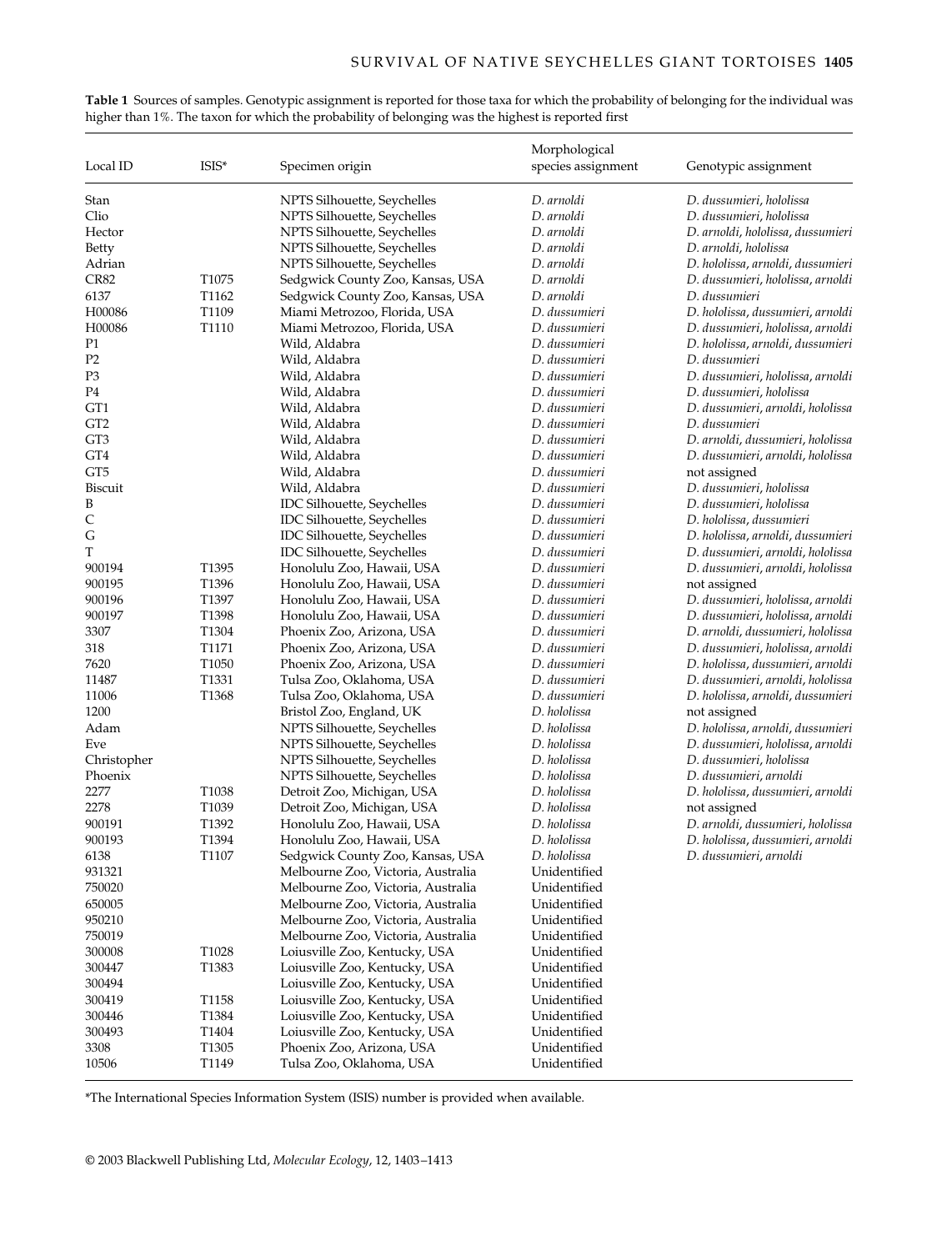region. After sequencing the entire region in two *Dipsochelys* individuals, we designed primers specific to this genus. Primer ALD-DLAFor (5′-AGACTCAAACCCT-CATCTCCGG-3′) is located inside the tRNA proline gene, 37 base pairs (bp) from the start of the control region, and primer ALD-DLBRev (5′-ACGATGTGCAGTGGGAG-TGGTTG-3′) is 14 bp from the end of the control region. This primer pair amplified a 915-bp fragment in all the *Dipsochelys* individuals studied.

PCR amplification was performed in a Stratagene Robocylcer Gradient 96 Temperature Cycler, using 50 µL reactions containing 1 µL genomic DNA, 10 mm Tris–HCl (pH 8.3), 50 mm KCl, 1.5 mm  $MgCl<sub>2</sub>$ , 0.8 mm DNTPs, 0.4 µm of each primer and 1.5 units Amplitaq (Perkin-Elmer). Each PCR run consisted of an initial 2 min and 15 s denaturation step (94 °C), followed by 35 cycles of 1 min and 15 s denaturation at 94 °C, 1 min and 15 s annealing at 57 °C, and extension for 2 min and 15 s at 72 °C. The last cycle was followed by a 5-min incubation step at 72 °C. PCR products were checked for expected size by electrophoresis of one-tenth of the product on 1% agarose gels stained with ethidium bromide. PCR fragments were cleaned using the Geneclean III kit (Bio 101). A negative control was run with each round of PCR.

Fragments were sequenced using an ABI Prism 377 automated DNA sequencer with BIGDYE TERMINATOR cycle sequencing v2.0. In addition to the primers ALD-DLAFor and ALD-DLBRev, we used two internal primers for sequencing: Ald-DL1FR (5′-GATCTATTCTGGCCT-CTGG-3′) and Ald-DL2Rev (5′-TAAAAGCGCAATATG-CCAGG-3′). PCR fragments were sequenced in both directions to promote sequence accuracy. Mitochondrial DNA sequences were edited using SEQUENCHER 5.0 (Gene Codes Corporation) and deposited in GenBank (accession number AY210410).

Microsatellite analysis was performed using PCR primers designed for the Galápagos tortoise (*Geochelone nigra* or *Geochelone elephantopus*, see Zug 1997). We obtained clear amplification at eight loci. Primer sequences and PCR conditions for six loci (GAL50, GAL73, GAL94, GAL100, GAL136 and GAL263) are reported in Ciofi *et al*. (2002). Locus GAL85 was amplified using the primer pair GAL85F (5′-TGTGGGGCATGGAAGGGCC-3′) and GAL85R (5′-CACCAAGAGAGGAAAATAATGCTGGG-3′) with an annealing temperature of 62 °C. Locus GAL247 was amplified using the primers GAL247F (5′-ATTAA-CTGATTTGAGCAGTCATCCA-3′) and GAL247R (5′- TGCTGTGAATAGTAACTGAGC-3′) with an annealing temperature of 57 °C. Other PCR conditions for these two loci were as in Ciofi *et al*. (2002). PCR products were separated by electrophoresis using an ABI 373A DNA sequencer. Allele types on different gels were assigned using standard size markers. Allele sizes and frequencies are reported in Appendix 1.

## *Statistical analysis*

We tested for linkage disequilibrium using the algorithm developed by Black & Krafsur (1985). Overall allele differentiation at microsatellite loci was assessed by an exact probability test using the Markov chain method of Raymond & Rousset (1995a). Both tests were performed in genepop 3.3 (Raymond & Rousset 1995b). Pairwise differences among named taxa were determined using the parameter  $F_{ST}$  (Wright 1965). Calculation of  $F_{ST}$  was based on the algorithm θ of Weir & Cockerham (1984). Statistical significance of  $\theta$  was assessed using GENETIX 4.01 (Belkhir *et al*. 2000). Assignment of individuals to named taxa (morphological species) was determined using a likelihoodbased, Bayesian technique implemented in GENECLASS (Cornuet *et al*. 1999). The test assigned tortoises to the taxon where the likelihood of their genotype was the highest. A measure of confidence that a tortoise truly belonged to a given taxon was obtained by comparing the likelihood of each individual genotype to the distribution of the likelihoods of 10 000 randomly generated genotypes. Genotypes with likelihoods < 1% of belonging to any of the morphological species were not assigned. In addition, we constructed pairwise comparison diagrams and, for each tortoise, plotted the log-transformed likelihood of belonging to a taxon (see Waser & Strobeck 1998).

The proposed *Dipsochelys* taxonomy was also investigated using the Bayesian model-based method of Pritchard *et al.* (2000) implemented in STRUCTURE. The program clusters individuals that are genetically similar and estimates the most appropriate number (*K*) of clusters (taxa) needed to interpret the observed genotypes. The value of *K* with the highest posterior probability was identified using 50 000 Markov Chain Monte Carlo repetitions and a burnin period of 50 000 iterations.

# **Results**

The nucleotide composition of the control region of *Dipsochelys* (65% A + T) is very similar to that reported for the same region in Galápagos tortoises (Caccone *et al*. 2002) and in other vertebrates (Zhu *et al*. 1994; Gemmel *et al*. 1996; Sbisá *et al*. 1997; Mindel *et al*. 1999). Quite surprisingly, all 55 *Dipsochelys* individuals examined had an identical haplotype regardless of their *a priori* morphological classification.

Out of 10 microsatellites initially tried, eight amplified consistently in *Dipsochelys*. This is a testament to the conserved nature of the flanking regions on which the microsatellite primers were designed and corroborates previous studies in marine turtles (FitzSimmons *et al*. 1995) and fish (Rico *et al*. 1996; Zardoya *et al*. 1996) that found successful amplification across distantly related taxa. Mean number of alleles per microsatellite locus was  $2.3 \pm 0.8$ , with a range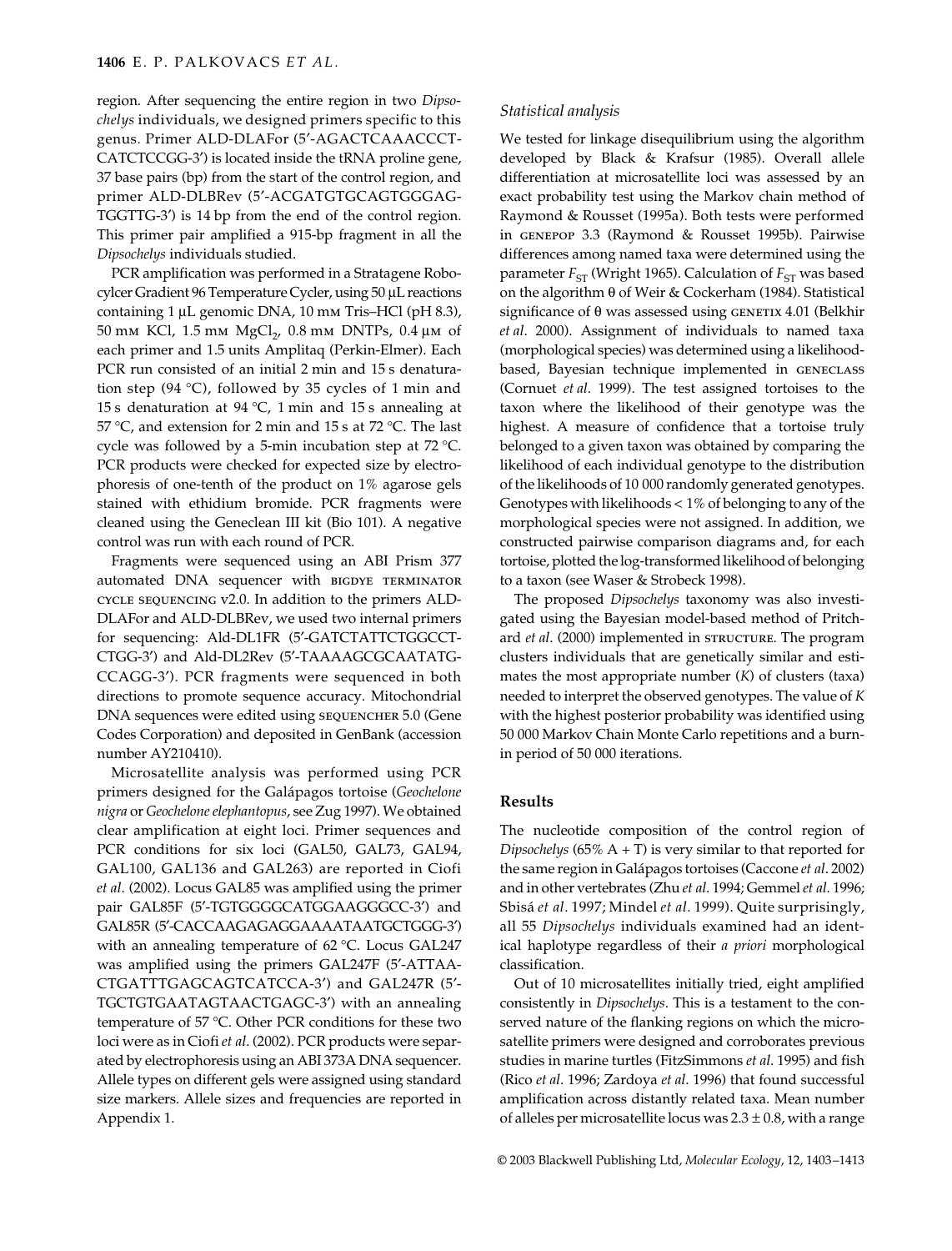**Table 2** Characteristics of eight microsatellite loci used in Dipsochelys tortoises

| Locus              | Cloned<br>repeat | No. of<br>alleles | Allele<br>size (bp) |  |  |
|--------------------|------------------|-------------------|---------------------|--|--|
| GAI <sub>50</sub>  | CA(24)           | 4                 | $105 - 139$         |  |  |
| GAL 73             | CA(24)           | 2                 | $84 - 86$           |  |  |
| GAL <sub>85</sub>  | CA(22)           | 3                 | $81 - 91$           |  |  |
| GAL <sub>94</sub>  | CA(18)           | 5                 | $101 - 113$         |  |  |
| GAL <sub>100</sub> | CA(26)           | 3                 | $75 - 89$           |  |  |
| GAL <sub>136</sub> | CA(20)           | 8                 | $85 - 163$          |  |  |
| <b>GAL247</b>      | CA(39)           | 3                 | $69 - 93$           |  |  |
| GAL <sub>263</sub> | CA(17)           | 8                 | $95 - 119$          |  |  |

of two to eight alleles (see Table 2). There was no evidence of non-random association of genotypes (*P* > 0.05) in any of the 28 tests for linkage disequilibrium performed for each locus pair across taxa.

There were no significant differences in allelic diversity (mean number of alleles across loci) among *D. arnoldi*, *D. dussumieri*, and *D. hololissa* (anova; *F* = 0.743, *P* = 0.488). Comparison of the allele frequency distribution also revealed no differentiation among the named taxa (Fisher's exact test;  $P = 0.175$ ). Similarly, multilocus values of  $F_{ST}$ did not resolve any significant pattern of differentiation  $(F_{ST} = 0.015; P > 0.05)$ . The results of the assignment test also found little evidence of genetic structuring that could corroborate the proposed taxonomic subdivision. Genotypic assignments in agreement with morphology would be revealed in the top panel of Fig. 2, for instance, if the specimens morphologically assigned to *D. dussumieri* (open circles) were clustered in the top left corner of the plot, indicating a high probability of belonging to the *D. dussumieri* morphotype and a low probability of belonging to the *D. arnoldi* morphotype. The lack of clustering in the top left or bottom right corners of any of the probability of assignment plots in Fig. 2 shows that the genotypic assignments fail to support the morphological groupings. Table 1 also reveals general inconsistency between the morphological and genotypic species assignments. Just 5% of specimens were genetically assigned to only one taxon in agreement with their morphological assignment, and only 48% had their primary genotypic assignment (first listed in Table 1) agree with their morphological assignment. Sixty per cent could be assigned to all three morphological groups, while 10% could not be assigned to any. *Dipsochelys dussumieri* had the highest concordance between morphological and primary genotypic assignment at 60%, while agreement for *D. arnoldi* and *D. hololissa* was 29% and 30%, respectively.

We also employed our microsatellite data to infer population structure using the approach described in Pritchard *et al*. (2000). We estimated *P*(*X*|*K*) and the posterior probability  $P(K|X)$  for a number of possible clusters varying



D. arnoldi ( $\bullet$ ) D. dussumieri ( $\circ$ ) D. hololissa (\*)

**Fig. 2** Diagrams of natural logarithmic values of probabilities of assignment ( $P_A$ ) to three named *Dipsochelys* taxa. For each tortoise multilocus genotype, log-transformed likelihood values of belonging to the taxa considered in each pairwise comparison diagram are reported on the *x* and *y* coordinates, respectively. The probability of genetically assigning a tortoise to its original morphotype increases as its multilocus genotype is plotted closer to either the top left corner (species on *y* axis) or bottom right corner (species on *x* axis) of each plot.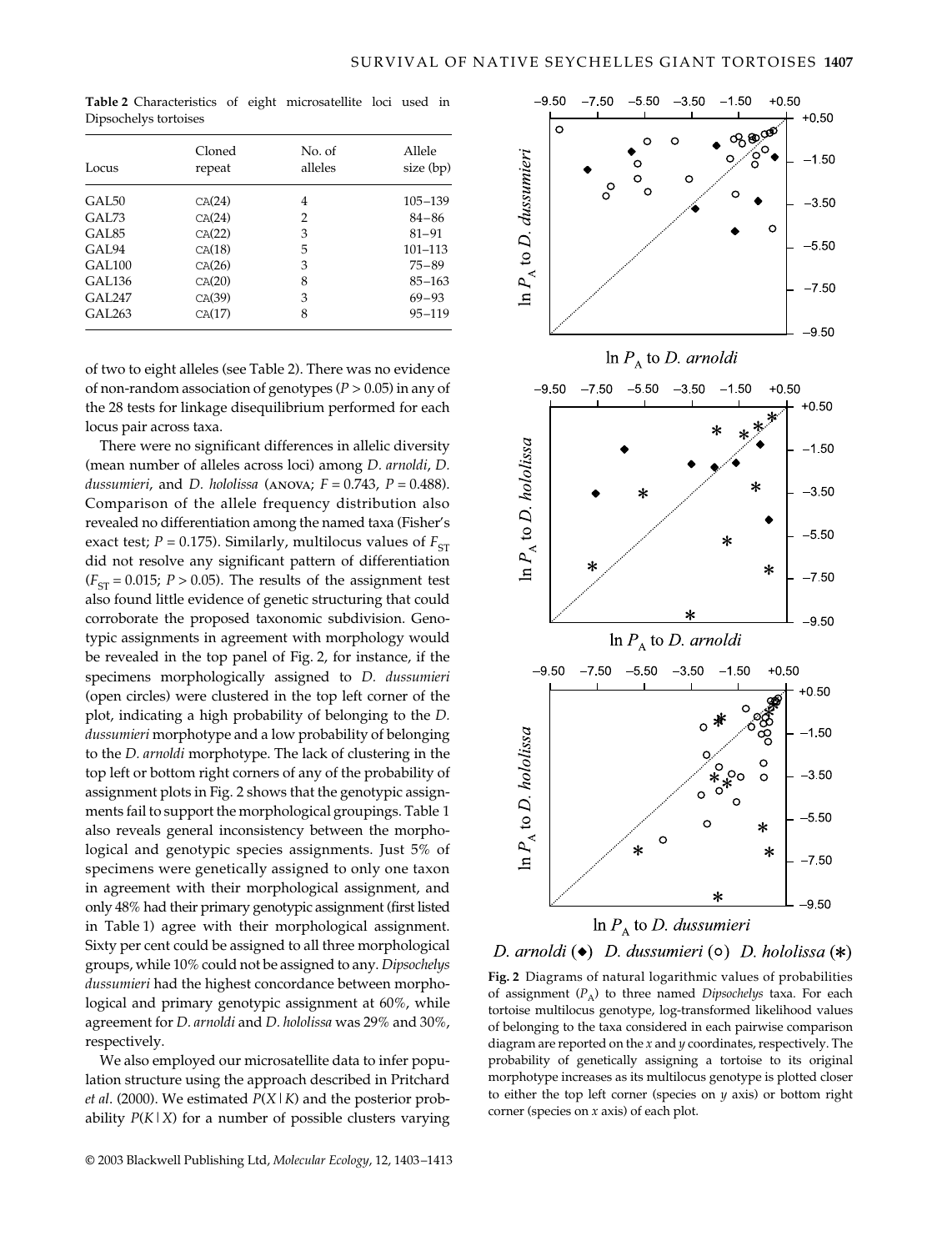**Table 3** Estimates of the logarithm of the probability of the data and of the posterior probability of *K* for a number of clusters (taxa) varying from  $K = 1$  to  $K = 5$ 

| К              | $\ln P(X K)$ | P(K X) |  |  |
|----------------|--------------|--------|--|--|
| 1              | $-645.5$     | 0.999  |  |  |
| $\overline{2}$ | $-681.8$     | 0.268  |  |  |
| 3              | $-696.9$     | 0.084  |  |  |
| 4              | $-686.8$     | 0.151  |  |  |
| 5              | $-688.6$     | 0.109  |  |  |
|                |              |        |  |  |

from  $K = 1$  to  $K = 5$ . From the posterior probabilities, it is evident that the most likely number of clusters to explain our data is  $K = 1$  (Table 3), indicating no substructuring in our sample. The results of the above analyses provide strong evidence for a lack of genotypic differentiation among the *Dipsochelys* morphotypes examined.

#### **Discussion**

The combination of genetic and phenotypic analyses is a powerful approach for designating species boundaries and evolutionarily significant units (ESUs) for taxonomy and conservation. While neutral genetic variation reveals historical isolation, genetically based phenotypic variation may reflect ecological adaptation (Crandall *et al*. 2000). Thus, we examined neutral genetic variation in Indian Ocean giant tortoises in light of morphological differences to determine whether previously identified morphotypes represent surviving species of native Seychelles tortoises. The results of our analysis of quickly evolving mitochondrial and nuclear markers conflict with the morphological analysis (Gerlach & Canning 1998a) and the preliminary analysis of RAPD data (L. Noble, reported in Gerlach & Canning 1998b) that divide captive *Dipsochelys* individuals into three distinguishable groups, designated as three distinct species by Gerlach & Canning (1998a,b). Our data provide no evidence for genetic differentiation between these morphotypes, indicating that there is just a single surviving lineage of Indian Ocean giant tortoises. In addition, our finding of no variation among 55 *Dipsochelys* control region sequences is unexpected for this typically highly variable region. We contrast our results with those from genetic studies of other insular giant tortoise radiations, evaluate several possible explanations for the existence of a single surviving lineage, discuss the implications of a previous genetic analysis based on RAPD data, and examine why the control region may be invariant in this lineage.

#### *Other giant tortoise radiations*

The lack of genetic structuring among the *Dipsochelys* morphological groups examined here contrasts sharply

with patterns of genetic variation found in other giant tortoise island radiations. Detailed studies of Galápagos tortoises using a variety of mitochondrial and nuclear markers have revealed high levels of inter- and intra-island population structuring. Tortoises colonized the Galápagos Archipelago from South America about 3 million years ago (Caccone *et al*. 1999, 2002), and 11 of the original 15 named Galápagos subspecies survive today (MacFarland *et al*. 1974; Pritchard 1996). Six are endemic to individual islands, and five occur on each of the five volcanoes on Isabela, the largest island in the archipelago. In a sample of 161 Galápagos tortoises representing all the currently recognized taxa, Caccone *et al*. (2002) found 85 mtDNA haplotypes. Recent studies on the mitochondrial control region and microsatellites in Galápagos tortoises have revealed variability and genetic structuring among islands and between some populations inhabiting the same island. For the control region, sequence divergence between Galápagos tortoise populations was found to be as high as 20%, while within-population estimates ranged from 0 to 6% (Caccone *et al*. 2002; Beheregaray *et al*. 2003). Analysis of 10 microsatellite loci by Ciofi *et al*. (2002) found 12–37 alleles per locus and revealed significant population structuring for all loci and populations examined, as revealed by global  $F_{ST}$  analysis. Likewise, all pairwise comparisons between islands were significant, as were differences between distinct populations sharing the islands of Santa Cruz and Isabela.

Giant tortoises once inhabiting the Mascarene Islands of Réunion, Mauritius and Rodrigues, 700–1400 km east of Madagascar in the Indian Ocean, have also been the subjects of molecular phylogenetic study. Like the Aldabra– Seychelles and Galápagos tortoises, the Mascarene tortoises (*Cylindraspis*) were heavily exploited during early European settlement. As a result, populations on all three islands were driven extinct around 1800 (Stoddart *et al*. 1979). Austin & Arnold (2001) examined a sequence of 428 bp from the tRNA glutamine and cyt *b* genes from subfossils and museum specimens of the five extinct species of Mascarene tortoises. Their analysis revealed 1.98–16.95% sequence divergence among species, a level of variation sufficient to infer a pattern of island colonization for this group. These results for Galápagos and Mascarene tortoises contrast with our data for three hypothesized Aldabra–Seychelles species, which show no variation in the mtDNA 12S, 16S, or cyt *b* genes (Palkovacs *et al*. 2002), no variation in the fast evolving mitochondrial control region, and no significant structuring for eight nuclear microsatellite loci.

#### *Explanations for a single surviving lineage*

The lack of variation and structuring in *Dipsochelys* indicates the survival of a single lineage. There are several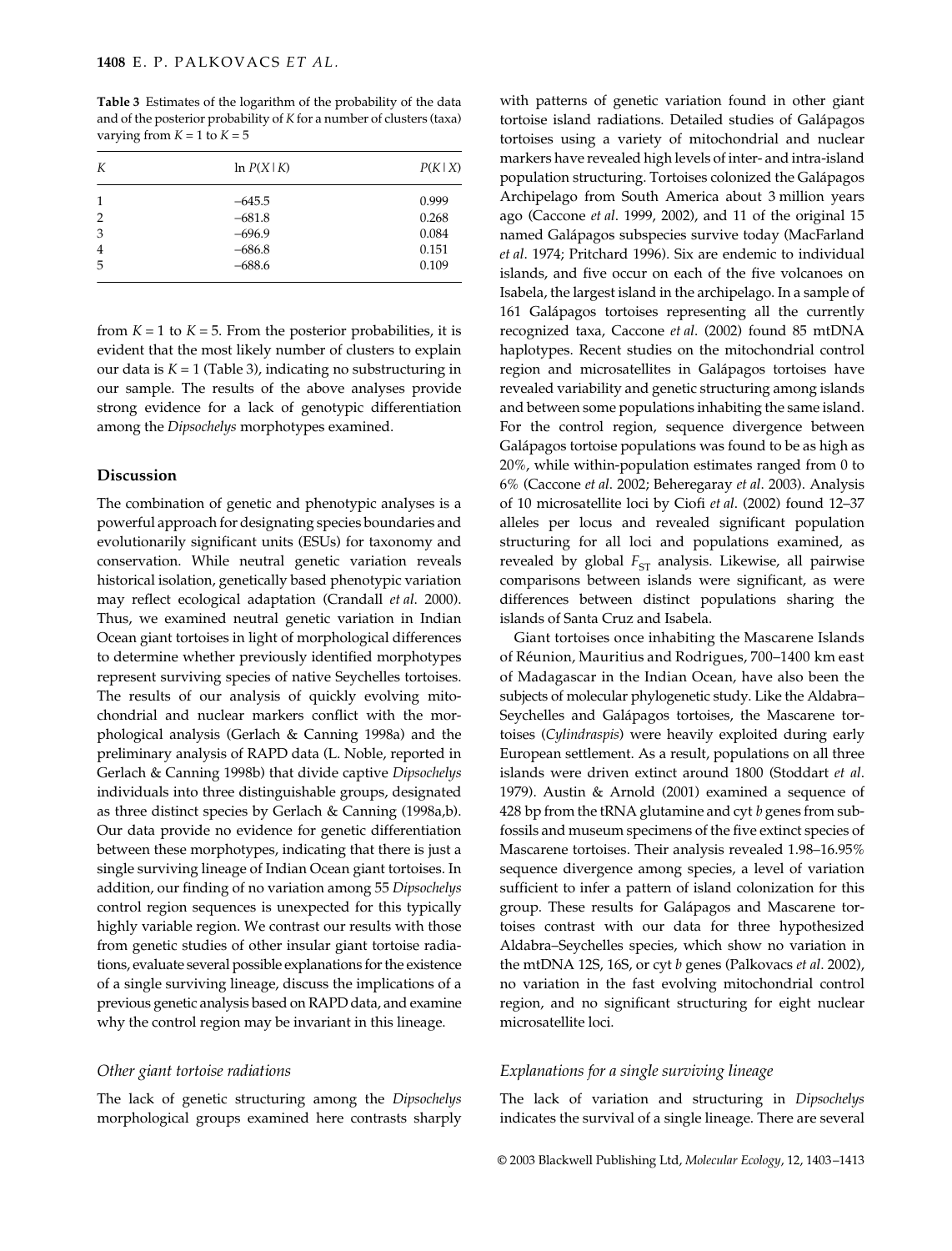possible explanations for this finding: (i) the native Seychelles species are extinct and all surviving *Dipsochelys* are from Aldabra; (ii) there never was more than one species of *Dipsochelys*; or (iii) hybridization between Aldabran and Seychelles tortoises has generated the pattern of morphological and genetic variation observed. These possible explanations are discussed in detail below.

First, our results could confirm the extinction of all non-Aldabran Indian Ocean giant tortoises, meaning that all tortoises in captivity today, including those examined by Gerlach & Canning (1998a,b), are originally of Aldabran stock. This interpretation is consistent with some previous studies of historical records (Stoddart *et al*. 1979) and Indian Ocean tortoise systematics (Arnold 1979). Austin *et al*. (2003) examined museum skin material reported to be from native Seychelles tortoises. They found that these specimens share a common cyt *b* haplotype with living Aldabra tortoises, suggesting that these 'Seychelles' tortoises may actually be of Aldabran origin, and raise the possibility that the native Seychelles species may have been extinct before having been collected. The rapid extermination of tortoises from islands throughout the Indian Ocean (see Stoddardt *et al*. 1979) and the extensive exportation of tortoises from Aldabra (see Austin *et al*. 2003) make this explanation plausible.

If all the tortoises in our sample are of Aldabran descent, then what is a likely explanation for the morphological variation described by Gerlach & Canning (1998a)? It has been suggested that carapace morphology is sensitive to environmental conditions and that captivity can result in aberrant morphologies. However, the pattern of morphological variation described for these groups involves complex changes in shell morphology and osteology that may not owe their origins to simple dietary abnormalities. Since we do not have data to address the degree of phenotypic plasticity in the morphological traits in question, we cannot provide an adequate explanation for this variation here, but one of us (J.G.) is in the process of examining the effects of captive conditions on phenotype.

An alternative interpretation of our results is that only one lineage of giant tortoise from Aldabra and the Seychelles ever existed. This could be possible if there was substantial gene flow between Aldabra and the Seychelles islands to prevent genetic divergence between these populations. However, significant differentiation among tortoise populations on the Galápagos and Mascarene archipelagos (described above) suggests that regular gene flow between oceanic islands is extremely unlikely. Another possibility is if the separation between the Aldabra and Seychelles populations was very recent. If such a recent split did happen, and if Gerlach and Canning's morphological interpretations are correct, an extremely rapid rate of morphological divergence among populations would have occurred in this giant tortoise lineage.

Finally, our findings might indicate hybridization between Aldabran imports and native Seychelles species. If imported Aldabran females interbred with the few remaining native Seychelles tortoises, Seychelles mtDNA haplotypes might have been swamped out and hybrid individuals might have intermediate or Seychelles-like morphologies. This might explain the single mtDNA haplotype and morphological differences we observed. If this were the case, however, we would expect to find microsatellite alleles in suspected hybrids that do not occur in tortoises of Aldabran origin (e.g. Roy *et al*. 1994), and such alleles would result in population structuring. No structuring was detected, so it is doubtful that hybridization has played an important role.

Of the above hypotheses, the extinction of Seychelles tortoises is the most likely interpretation of our results. However, the alternative hypotheses cannot be completely discounted until more information, such as genetic data from Seychelles subfossils, is available. If subfossils were to show significant differentiation from the living *Dipsochelys* specimens examined here and from the museum skins examined by Austin *et al*. (2003), it would show without doubt that at least one species of Seychelles tortoise, distinct from the tortoises of Aldabra, existed and is now extinct. However, if subfossils were not to show significant differentiation from living Aldabra tortoises, it would indicate that only one species of Aldabra–Seychelles tortoise ever existed.

#### *Conflict with RAPDs*

The RAPD data presented in Gerlach & Canning (1998b) support the genetic distinctiveness of the morphological groupings, while the control region sequences and microsatellite data presented here do not. This discrepancy may be the result of the preliminary nature of the RAPD data or of the shortcomings of the RAPD technique. The RAPD technique is of limited utility because of its sensitivity to DNA template concentrations, its generally recognized lack of reproducibility, and the relatively high likelihood of nonhomology among co-migrating fragments (see Palumbi 1996; Ritland & Ritland 2000). Despite these limitations, it is intriguing that the RAPDs appear to recover the same groupings as the morphological analysis. Thus, it is possible that some of the RAPD markers are linked to regions of the genome responsible for the morphological differences observed. There is evidence of correlations among the morphological traits in question (Gerlach 1999, 2003). Therefore, a relatively simple genetic change may have resulted in the suite of morphological differences observed. However, the neutral markers examined here suggest that these morphological differences, if genetically based, did not evolve during a long period of reproductive isolation. Nonetheless, if the morphological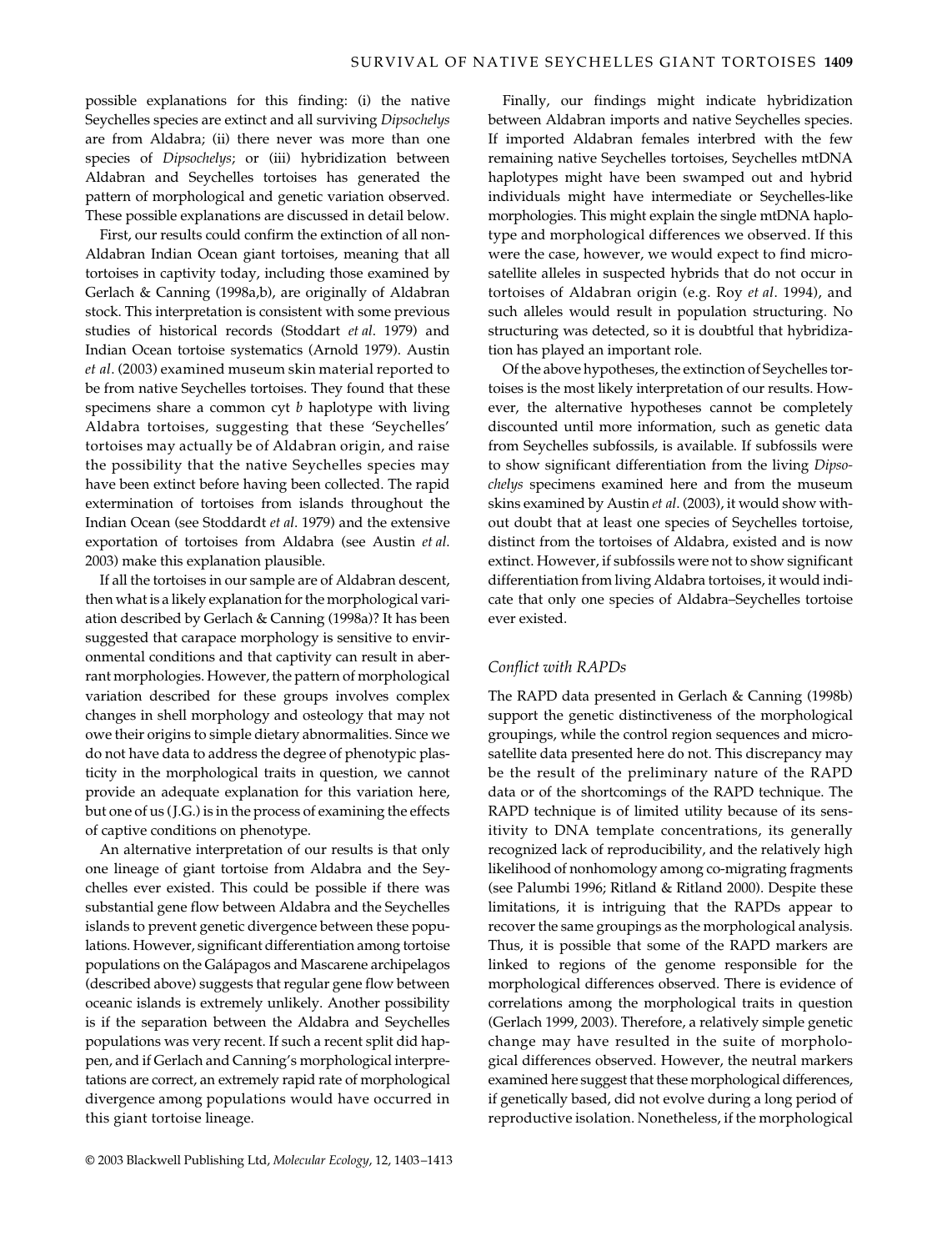differences reported by Gerlach & Canning (1998a) were conclusively shown to have a genetic basis, these morphotypes would warrant designation as ESUs on the principle of ecological nonexchangability as described in Crandall *et al*. (2000) despite their lack of differentiation at neutral genetic sites.

# *Lack of control region variation*

The absence of genetic variation in 915 bp of the most rapidly evolving fragment of the mtDNA molecule is an unusual finding, but is unlikely to be an artefact of either our laboratory procedure or our sampling strategy. We received and processed samples at different times and ran negative controls with every round of PCR so it is implausible that laboratory reagents were contaminated by a single DNA sample. Moreover, contamination by a single DNA sample would have resulted in identical genotypes at microsatellite loci, which was not observed. Multiple samples were re-extracted and reanalysed to confirm our findings. Identical haplotypes would also result if we had sampled only closely related individuals from a single maternal line. Although improbable, this scenario cannot be completely ruled out for some captive animals in our sample, because data on their origins are, in some cases, incomplete. However, our sample includes captive animals whose origin can be traced back to Aldabra, and tortoises from the wild Aldabran population. Therefore our total sample is very unlikely to be comprised of all closely related individuals.

If we consider the extinction of the native Seychelles tortoises to be the most likely scenario given our data, an historical explanation involving colonization and demography of Aldabra tortoises is likely to account for the lack of mitochondrial diversity observed. Other authors who have found low levels of control region variation in various organisms including birds (Baker *et al*. 1994), primates (Lawler *et al*. 1995) and turtles (Walker *et al*. 1998) have favoured explanations based on historical bottlenecks or recent colonization events, and the history of the Aldabra tortoise population suggests that these factors may be responsible here as well.

Aldabra tortoises have a history marked by regular extinctions, subsequent colonizations, and, in historical times, a dramatic bottleneck. Aldabra, a low coralline island, is sensitive to sea-level changes and has fluctuated dramatically in land area since the first record of giant tortoises on that island (Taylor *et al*. 1979). Two complete marine inundations, the most recent of which occurred just 125 000 years ago, eliminated giant tortoises from Aldabra, but following each re-emergence the island was recolonized by tortoises whose fragmentary fossil remains are indistinguishable from those that survive there today (Arnold 1979). After sea levels fell and terrestrial vegetation had an opportunity to re-establish, perhaps 80 000– 100 000 years ago (Arnold 1979), it is likely that a few colonizing individuals, possibly even a single inseminated female, reached the island. The low initial mtDNA variability resulting from this relatively recent colonization was probably again reduced by a drastic population decline that occurred in the late 1800s because of human exploitation and introduced pests (Stoddardt *et al*. 1979). For a time, the population was so small that the survival of the Aldabran tortoise was uncertain, with the Governor of the Seychelles going as far as declaring extinction unavoidable (Davidson 1911). However, in 1916 the population appears to have rebounded into the thousands (Dupont 1929) and recent estimates have it around 100 000 (Bourn *et al*. 1999). Because mtDNA is haploid and maternally inherited, the effective population size of mitochondrial genes is onequarter that of autosomal genes, so any new mutations arising since the most recent colonization would have been rare at the time of the bottleneck and could easily have been lost. Thus, a recent founder event followed by a second very recent bottleneck is a likely explanation for the invariant mtDNA genotypes observed.

#### **Acknowledgements**

Our sincerest thanks to Michel Milinkovich for providing primer sequences designed to amplify microsatellites, to Thomas Fritts for providing insights and interpretations regarding morphological differences, and to Jeremy Austin and Nicholas Arnold for helpful comments on an earlier version of the manuscript. We would also like to thank the Nature Protection Trust of Seychelles (NPTS) Silhouette, the Island Development Company (IDC) Silhouette, the Sedgwick County Zoo, the Miami Metrozoo, the Honolulu Zoo, the Phoenix Zoo, the Tulsa Zoo, the Bristol Zoo, the Detroit Zoo, the Melbourne Zoo and the Louisville Zoo for providing samples of *Dipsochelys*. J. Davenport (International Market Supply) provided equipment for blood sampling in the Seychelles. This work was funded through YIBS Ecosave funds to A.C.

#### **References**

- Arnold EN (1979) Indian Ocean giant tortoises: Their systematics and island adaptations. *Philosophical Transactions of the Royal Society of London B*, **286**, 127–145.
- Austin JJ, Arnold EN (2001) Ancient mitochondrial DNA and morphology elucidate an extinct island radiation of Indian Ocean giant tortoises (*Cylindraspis*). *Proceedings of the Royal Society of London B*, **268**, 2515–2523.
- Austin JJ, Arnold EN, Bour R (2003) Was there a second adaptive radiation of giant tortoises in the Indian Ocean? Using mitochondrial DNA to investigate speciation and biogeography of *Aldabrachelys* (Reptilia, Testudinidae). *Molecular Ecology*, **12**, 1415–1424.
- Baker AJ, Piersma T, Rosenmeier L (1994) Unraveling the intraspecific phylogeography of knots *Calidris canutus*: a progress report on the search for genetic markers. *Journal für Ornithologie*, **135**, 599–608.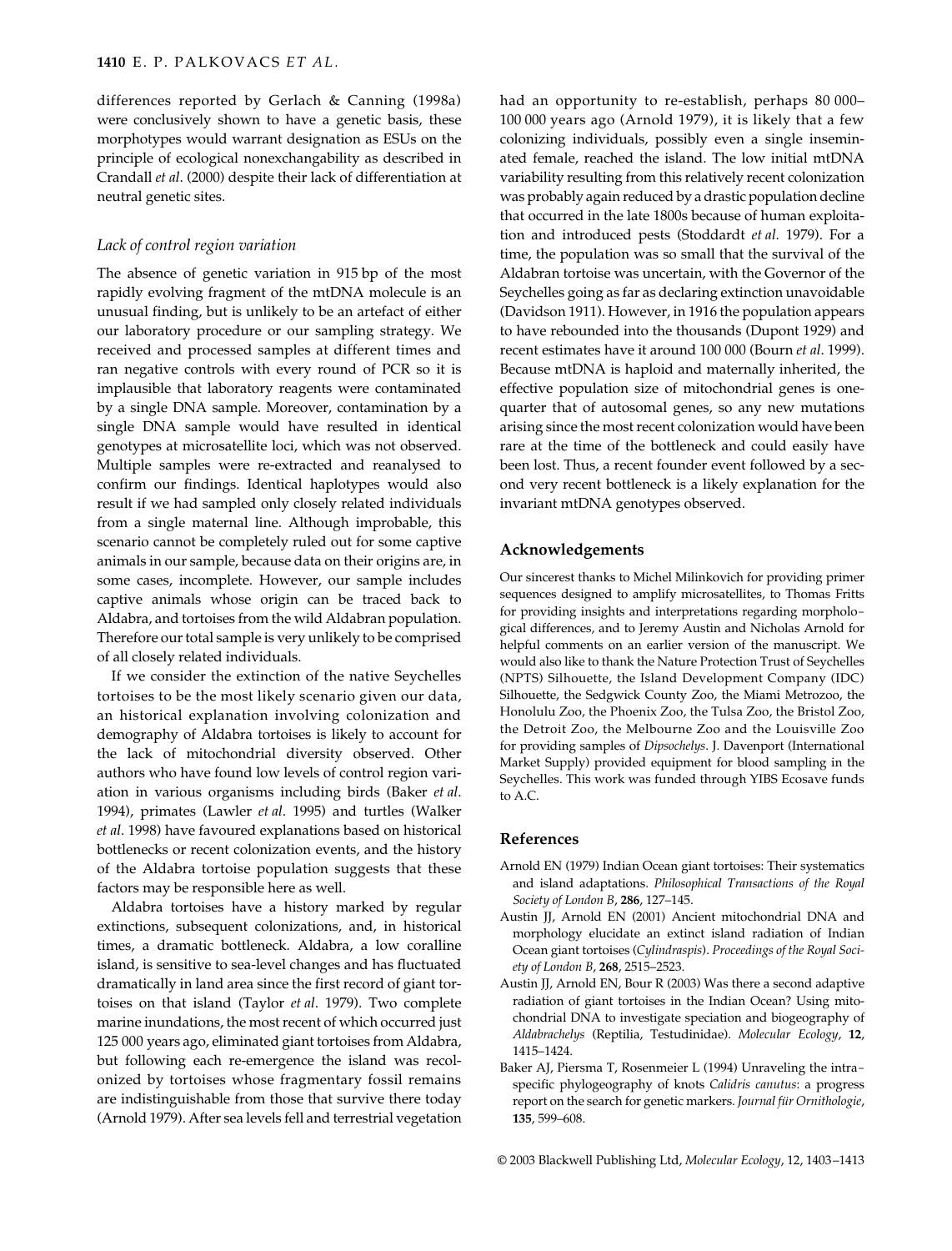- Beheregaray LB, Ciofi C, Caccone A, Gibbs J, Powell JR (2003) Genetic divergence, phylogeography and conservation units of giant tortoises from Santa Cruz and Pinzón, Galápagos islands. *Conservation Genetics*, **4**, 31–46.
- Belkhir K, Borsa P, Chikhi L, Goudet J, Bonhomme F (2000). *GENETIX 4*.*01, Windows™ Software for Population Genetics*. Laboratoire Génome, Populations, Interactions, CNRS UPR 9060, Université de Montpellier II, Montpellier, France.
- Black WC, Krafsur ES (1985) A FORTRAN program for the calculation and analysis of two-locus linkage disequilibrium coefficients. *Theoretical and Applied Genetics*, **70**, 491–496.
- Bour R (1982) Contribution à la connaissance des tortues terrestres des Seychelles: définition du genre endémique et description d'une espèce nouvelle probablement originaire des îles granitiques et au bord de l'extinction. *Comptes Rendus de l'Academie des Sciences Serie III, Sciences de la vie Paris*, **295**, 117–122.
- Bour R (1984) Taxonomy, history, and geography of Seychelles land tortoises and fresh-water turtles. In: *Biogeography and Ecology of the Seychelles Islands* (ed. Stoddart DR), pp. 281–307. DR Dr W. Junk Publishers, The Hague.
- Bour R (1994) L'etude des animaux doublement disparus; les tortues géantes subfossiles de Madagascar. *Mémoires et Travaux de l'Institute de Montpellier*, **19**, 1–253.
- Bourn D, Gibson C, Augeri D, Wilson CJ, Church J, Hay SI (1999) The rise and fall of the Aldabran tortoise population. *Proceeding of the Royal Society of London B*, **266**, 1091–1100.
- Caccone A, Gibbs JP, Ketmaier V, Suatoni E, Powell JR (1999) Origin and evolutionary relationships of giant Galápagos tortoises. *Proceedings of the National Academy of Sciences of the USA*, **96**, 13223–13228.
- Caccone A, Gentile G, Gibbs JP *et al.* (2002) Phylogeography and history of giant Galápagos tortoises. *Evolution*, **56**, 2052–2066.
- Ciofi C, Milinkovich MC, Gibbs JP, Caccone A, Powell JR (2002) Microsatellite analysis of genetic divergence among populations of giant Galapápagos tortoises. *Molecular Ecology*, **11**, 2265–2283.
- Cornuet J, Piry S, Luikart G, Estoup A, Solignac M (1999) New methods employing multilocus genotypes to select or exclude populations as origins of individuals. *Genetics*, **153**, 1989–2000.
- Crandall KA, Bininda-Emonds ORP, Mace GM, Wayne RK (2000) Considering evolutionary processes in conservation biology. *Trends in Ecology and Evolution*, **15**, 290–295.
- Davidson WE (1911) Land tortoises in the Seychelles. *Proceedings of the Zoological Society of London*, **1911**, 622–624.
- Dupont RP (1929) Report on a visit of investigation to the principal outlying islands of the Seychelles Archipelago. Department of Agriculture, Mahé, [typescript].
- FitzSimmons NN, Moritz C, Moore SS (1995) Conservation and dynamics of microsatellite loci over 300 million years of marine turtle evolution. *Molecular Biology and Evolution*, **12**, 432– 440.
- Gemmell NJ, Western PS, Watson JM, Marshall-Graves JA (1996) Evolution of the mammalian mitochondrial control region sequences between monotreme and therian mammals. *Molecular Biology and Evolution*, **13**, 798–808.
- Gerlach J (1999) Distinctive neural bones in *Dipsochelys* giant tortoises: structural and taxonomic characters. *Journal of Morphology*, **240**, 33–37.
- Gerlach J (2003) Captive Seychelles–Aldabra giant tortoises: Reproduction, growth and dietary distortion. In: *Proceedings of the International Turtle and Tortoise Symposium, Vienna, January 17–20* (eds Loehr V, Artner H), in press. Chimaira, Frankfurt/M.
- © 2003 Blackwell Publishing Ltd, *Molecular Ecology*, 12, 1403–1413
- Gerlach J, Canning KL (1998a) Taxonomy of Indian Ocean tortoises (*Dipsochelys*). *Chelonian Conservation and Biology*, **3**, 3–19.
- Gerlach J, Canning KL (1998b) Identification of Seychelles giant tortoises. Linnaeus fund research report. *Chelonian Conservation and Biology*, **3**, 133–135.
- Günther ACLG (1877) *The Gigantic Land-Tortoises (Living and Extinct) in the Collection of the British Museum*. London, Taylor & Francis.
- Lawler SH, Sussman RW, Taylor LL (1995) Mitochondrial DNA of the Mauritian Macaques (*Macaca fascicularis*): an example of the founder effect. *American Journal of Physical Anthropology*, **96**, 133–141.
- MacFarland CG, Villa J, Toro B (1974) The Galapagos giant tortoises *Geochelone–Elephantopus* Part I Status of the surviving populations. *Biological Conservation*, **6**, 118–133.
- Mindell DP, Sorenson MD, Dimcheff DE *et al.* (1999) Interordinal relationships of birds and other reptiles based on whole mitochondrial genomes. *Systematic Biology*, **48**, 138–152.
- Palkovacs EP, Gerlach J, Caccone A (2002) The evolutionary origin of Indian Ocean giant tortoises. *Molecular Phylogenetics and Evolution*, **24**, 216–227.
- Palumbi S (1996) Nucleic acids II: The polymerase chain reaction. In: *Molecular Systematics* (eds Hillis DM, Moritz C, Manle BK), 2nd edn, pp. 205–247. Sinauer, Sunderland MA.
- Penny C (1970) Cousin. In: *ICBP 2nd Report to Subscribers*. Unpublished Report to International Council for Bird Preservation.
- Pritchard PCH (1996) The Galápagos Tortoises. Nomenclatural and Survival Status. *Chelonian Research Monographs*, **1**, 1–85.
- Pritchard JK, Stephens M, Donnelly P (2000) Inference of population structure using multilocus genotype data. *Genetics*, **155**, 945–959.
- Raymond M, Rousset F (1995a) An exact test for population differentiation. *Evolution*, **49**, 1280–1283.
- Raymond M, Rousset F (1995b) genepop (Version 1.2): Population genetics software for exact tests and ecumenicism. *Journal of Heredity*, **86**, 248–249.
- Rico C, Rico I, Hewitt G (1996) 470 million years of conservation of microsatellite loci amongst fish species. *Proceedings of the Royal Society of London B*, **263**, 549–557.
- Ritland C, Ritland K (2000) DNA-fragment markers in plants. In: *Molecular Methods in Ecology* (ed. Baker AJ), pp. 208–234. Blackwell Science Publishers, Oxford.
- Roy MS, Geffen E, Smith D, Ostrander EA, Wayne RK (1994) Patterns of differentiation and hybridization in North American wolflike canids, revealed by analysis of microsatellite loci. *Molecular Biology and Evolution*, **11**, 553–570.
- Sbisá E, Tanzariello F, Reyes A, Pesole G, Saccone C (1997) Mammalian mitochondrial d-loop region structural analysis: identification of new conserved sequences and their functional and evolutionary implications. *Gene*, **205**, 125–140.
- Stoddart DR, Peake JF, Gordon C, Burleigh R (1979) Historical records of Indian Ocean giant tortoise populations. *Philosophical Transactions of the Royal Society of London B*, **286**, 147–158.
- Taylor JD, Braithwaite CJR, Peake JF, Arnold EN (1979) Terrestrial faunas and habitats of Aldabra during the late Pleistocene. *Philosophical Transactions of the Royal Society of London B*, **286**, 47– 66.
- Walker D, Moler PE, Buhlmann KA, Avise JC (1998) Phylogoegraphic uniformity in mitochondrial DNA of the snapping turtle (*Chelydra serpentina*). *Animal Conservation*, **1**, 55–60.
- Waser PM, Strobeck C (1998) Genetic signatures of interpopulation dispersal. *Trends in Ecology and Evolution*, **13**, 43–44.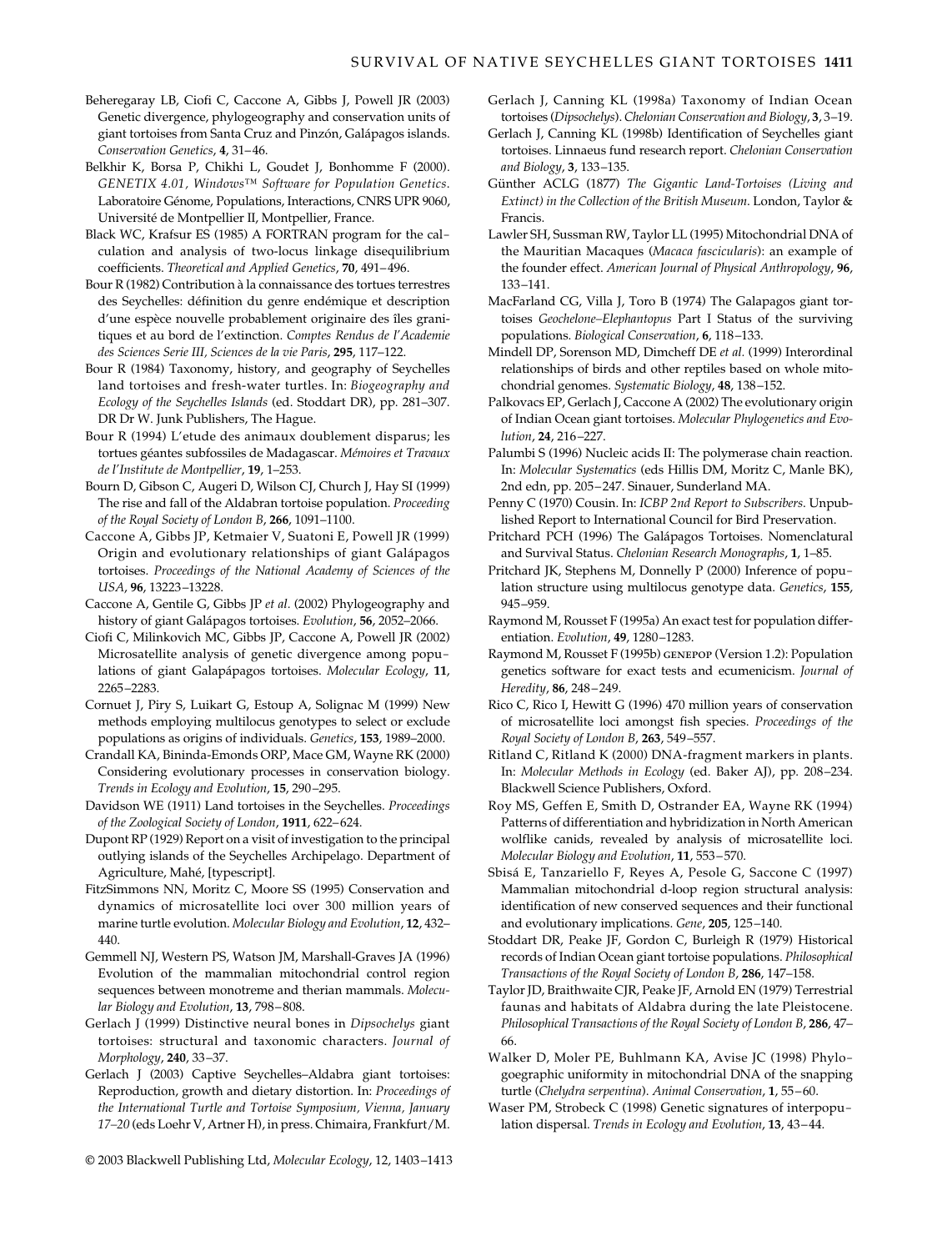#### **1412** E. P. PALKOVACS *ET AL.*

- Weir BS, Cockerham CC (1984) Estimating *F*-statistics for the analysis of population structure. *Evolution*, **38**, 1358–1370.
- Wright S (1965) The interpretation of population structure by Fstatistics with special regard to systems of mating. *Evolution*, **19**, 395–420.
- Zardoya R, Vollmer DM, Craddock C *et al.* (1996) Evolutionary conservation of microsatellite flanking regions and their use in resolving the phylogeny of cichlid fishes (Pisces: Perciformes). *Proceedings of the Royal Society of London B*, **263**, 1589–1598.
- Zhu D, Jamieson BGM, Hugall A, Moritz C (1994) Sequence evolution and phylogenetic signal in control-region and cytochrome b sequences of rainbow fishes (Melanotaeniidae). *Molecular Biology and Evolution*, **11**, 672–683.
- Zug GR (1997) Galápagos tortoise nomenclature: still unresolved. *Chelonian Conservation and Biology*, **2**, 618–619.

E.P.P. is a PhD student interested in the applications of molecular genetic techniques to questions of ecology, biogeography and conservation. M.M. performed the control region sequencing as her undergraduate thesis project. C.C. works on the genetics and ecology of endangered species of giant reptiles for *in situ* management and conservation plans. J.G. is investigating all aspects of the evolution of the western Indian Ocean ecosystems, with particular reference to the Seychelles islands, including ecology, phylogeny and taxonomy of vertebrate and invertebrate animals and plants. A.C. heads the YIBS — Molecular Systematics and Conservation Genetics Laboratory and works on a variety of evolutionary genetic problems including island biogeography, population genetics of mosquitoes, and conservation genetics of giant tortoises.